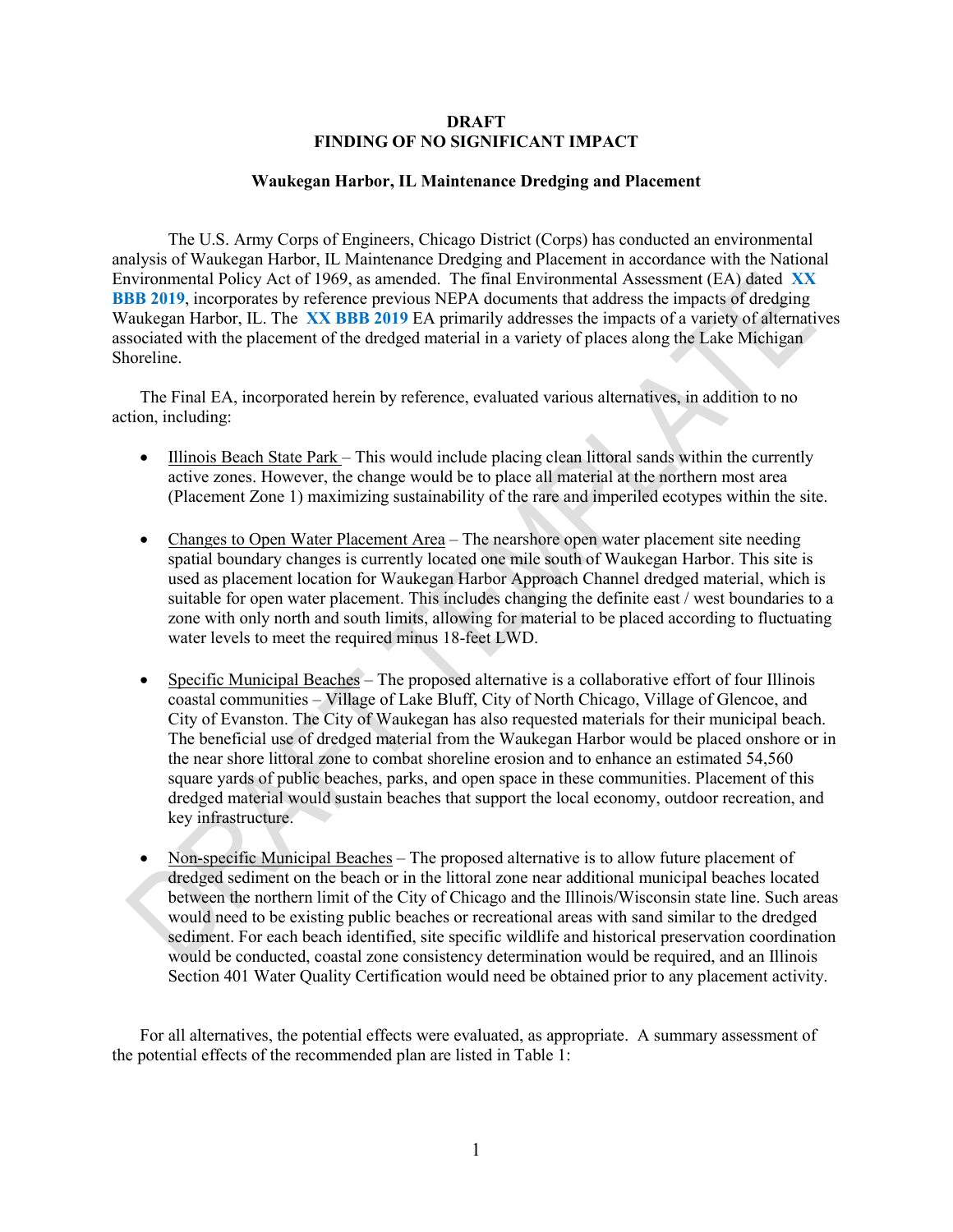|                                                | Insignificant<br>effects | Insignificant<br>effects as a<br>result of<br>mitigation* | Resource<br>unaffected by<br>action |
|------------------------------------------------|--------------------------|-----------------------------------------------------------|-------------------------------------|
| Aesthetics                                     | $\Box$                   | П                                                         | 区                                   |
| Air quality                                    | 区                        | П                                                         | П                                   |
| Aquatic resources/wetlands                     | $\Box$                   |                                                           | 冈                                   |
| Invasive species                               | $\Box$                   | $\Box$                                                    | 区                                   |
| Fish and wildlife habitat                      | П                        | П                                                         | 区                                   |
| Threatened/Endangered species/critical habitat | $\Box$                   | П                                                         | 区                                   |
| Historic properties                            | $\Box$                   |                                                           | 区                                   |
| Other cultural resources                       | $\Box$                   | П                                                         | 区                                   |
| Floodplains                                    | П                        | ΙI                                                        | 図                                   |
| Hazardous, toxic & radioactive waste           | П                        | П                                                         | $\boxtimes$                         |
| Hydrology                                      | $\Box$                   |                                                           | 区                                   |
| Land use                                       | П                        |                                                           | 区                                   |
| Navigation                                     | 区                        | П                                                         | $\Box$                              |
| Noise levels                                   | 区                        |                                                           | П                                   |
| Public infrastructure                          | $\Box$                   | П                                                         | 区                                   |
| Socio-economics                                | E                        | П                                                         | 区                                   |
| Environmental justice                          | $\Box$                   | П                                                         | 冈                                   |
| Soils                                          | ◘                        | П                                                         | 区                                   |
| Tribal trust resources                         | П                        |                                                           | 区                                   |
| Water quality                                  | 区                        | П                                                         | $\Box$                              |
| Climate change                                 | П                        |                                                           | 区                                   |

**Table 1: Summary of Potential Effects of the Recommended Plan**

 All practicable and appropriate means to avoid or minimize adverse environmental effects were analyzed and incorporated into the recommended plan. Best management practices (BMPs) will be implemented, if appropriate, to minimize impacts.

No compensatory mitigation is required as part of the recommended plan.

Public review of the draft EA and FONSI was completed on **XX BBB 2019**. All comments submitted during the public review period were responded to in the EA and FONSI.

# *ENDANGERED SPECIES ACT*

Pursuant to section 7 of the Endangered Species Act of 1973, as amended, the U.S. Army Corps of Engineers determined that the recommended plan may affect but is not likely to adversely affect the following federally listed species or their designated critical habitat: the Piping plover, the Eastern Massasauga, Eastern Prairie Fringed Orchid, Hine's Emerald Dragonfly, Mead's Milkweed, Northern Long-eared Bat, Pitcher's Thistle, Rattlesnake-master Borer Moth, the Rufa Red Knot, Karner Blue Butterfly, and Rusty Batched Bumble Bee. The U.S. Fish and Wildlife Service (FWS) concurred with the Corps' determination on 13 August 2018.

# *NATIONAL HISTORIC PRESERVATION ACT*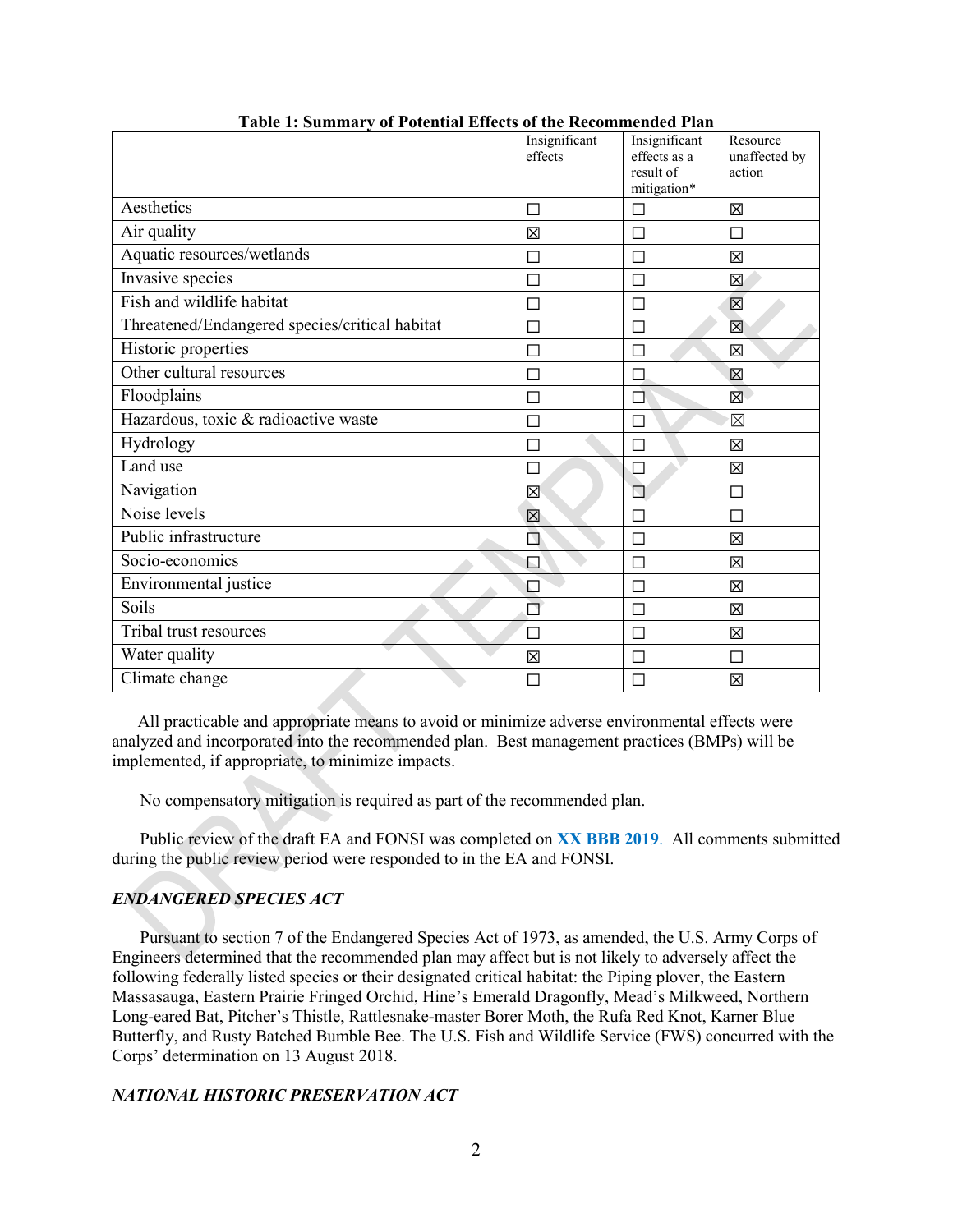### *NO EFFECT TO HISTORIC PROPERTIES:*

Pursuant to Section 106 of the National Historic Preservation Act of 1966, as amended, the U.S. Army Corps of Engineers determined that the recommended plan has no potential to cause adverse effects on historic properties.

## *CLEAN WATER ACT SECTION 404(B)(1) COMPLIANCE*

Pursuant to the Clean Water Act of 1972, as amended, the discharge of dredged or fill material associated with the recommended plan has been found to be compliant with section 404(b)(1) Guidelines (40 CFR 230). The Clean Water Act Section 404(b)(1) Guidelines evaluation is found in appendix 2 of the EA.

## *CLEAN WATER ACT SECTION 401 COMPLIANCE:*

A water quality certification pursuant to section 401 of the Clean Water Act will be obtained from the IL EPA prior to construction. All conditions of the water quality certification will be implemented in order to minimize adverse impacts to water quality.

### *COASTAL ZONE MANAGEMENT ACT*

A determination of consistency with the Illinois Coastal Zone Management program pursuant to the Coastal Zone Management Act of 1972 will be obtained from the IL DNR Office of Water Resources prior to construction. No letter was received from the office indicating that the recommended plan appears to be consistent with state Coastal Zone Management plans. However, it is assumed that the proposed activities comply with Illinois' approved coastal management program and will be conducted in a manner consistent with such policies. All conditions of the consistency determination shall be implemented in order to minimize adverse impacts to the coastal zone.

### *OTHER SIGNIFICANT ENVIRONMENTAL COMPLIANCE:*

All applicable environmental laws and executive orders have been considered and coordination with appropriate agencies and officials has been completed.

#### *FINDING*

 Technical, environmental, economic, and cost effectiveness criteria used in the formulation of alternative plans were those specified in the Water Resources Council's 1983 Economic and Environmental Principles and Guidelines for Water and Related Land Resources Implementation Studies. All applicable laws, executive orders, regulations, and local government plans were considered in evaluation of alternatives. Based on this report, the reviews by other Federal, State and local agencies, Tribes, input of the public, and the review by my staff, it is my determination that the recommended plan would not cause significant adverse effects on the quality of the human environment; therefore, preparation of an Environmental Impact Statement is not required.